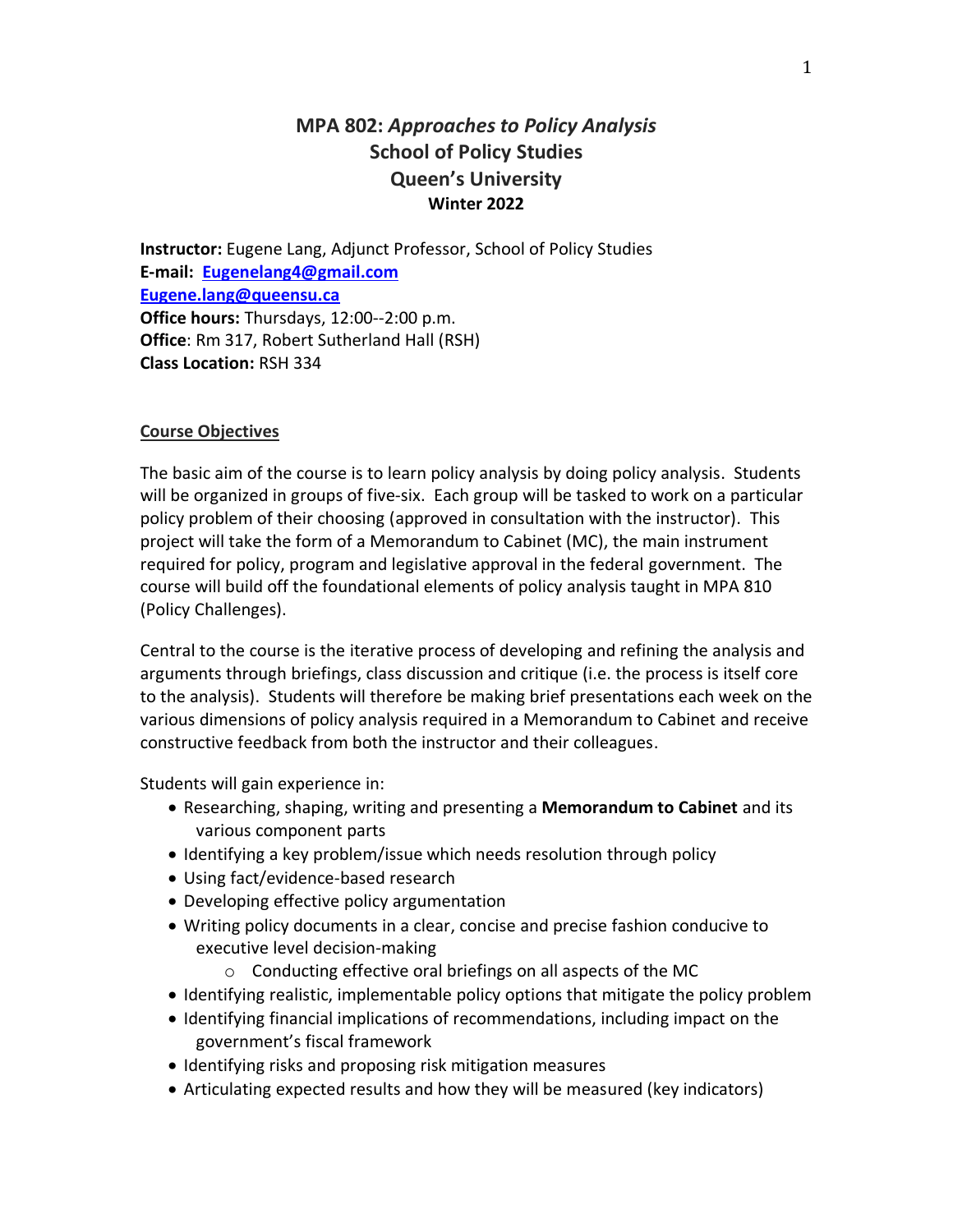- Preparing a **Strategic Communications Plan**
- Preparing an **Implementation plan** with stages of delivery and expected results

Ninety five percent of your grade is based on the team's performance, with 5% based on your group's assessment of your individual performance as a member of the group.

#### **Memoranda to Cabinet (Templates):**

Students will use the model outlined in the federal Government Templates and Drafters Guide for MCs:

https://www.canada.ca/en/privy-council/services/publications/memorandacabinet/drafters-guide-documents.html

These templates provide the directives for the preparation of:

1) The Ministerial Recommendations /MR (maximum six-seven single spaced, legal size pages) to which will be attached a cover page (1 page) 2) The three "annexes" (Parliamentary, Communications and Implementation Plans, 2 pages each)

Preparing the MC requires extensive policy research and analysis, cost estimation, sensitivity to political dynamics, implications for the government's fiscal framework and policy/legislative agenda. The MC needs to be written in a clear, concise and persuasive manner, free of jargon, such that non-experts (i.e. Ministers) can grasp its analysis and recommendations.

*Students who wish to present a MC in an area of provincial or territorial jurisdiction can do so and will use, for the purpose of this exercise, the Federal Government Templates.*

# **Course Format**

Students, in consultation with the instructor, will be required to select one policy problem/issue of relevance to a particular Ministry (or a combination of Ministries). The course format is a mix of foundational lectures from the instructor on various aspects of policy analysis, supplemented by required and optional readings; regular presentations by students on their team's progress at various stages of the project; and constructive feedback from the class and the instructor on those presentations. The goal with this approach is to simulate to some degree the iterative process of policy work that occurs inside government.

#### **Communication with the instructor**

Students are encouraged to communicate with me individually or as a team whenever they have a question, need guidance or wish to discuss a particular aspect of their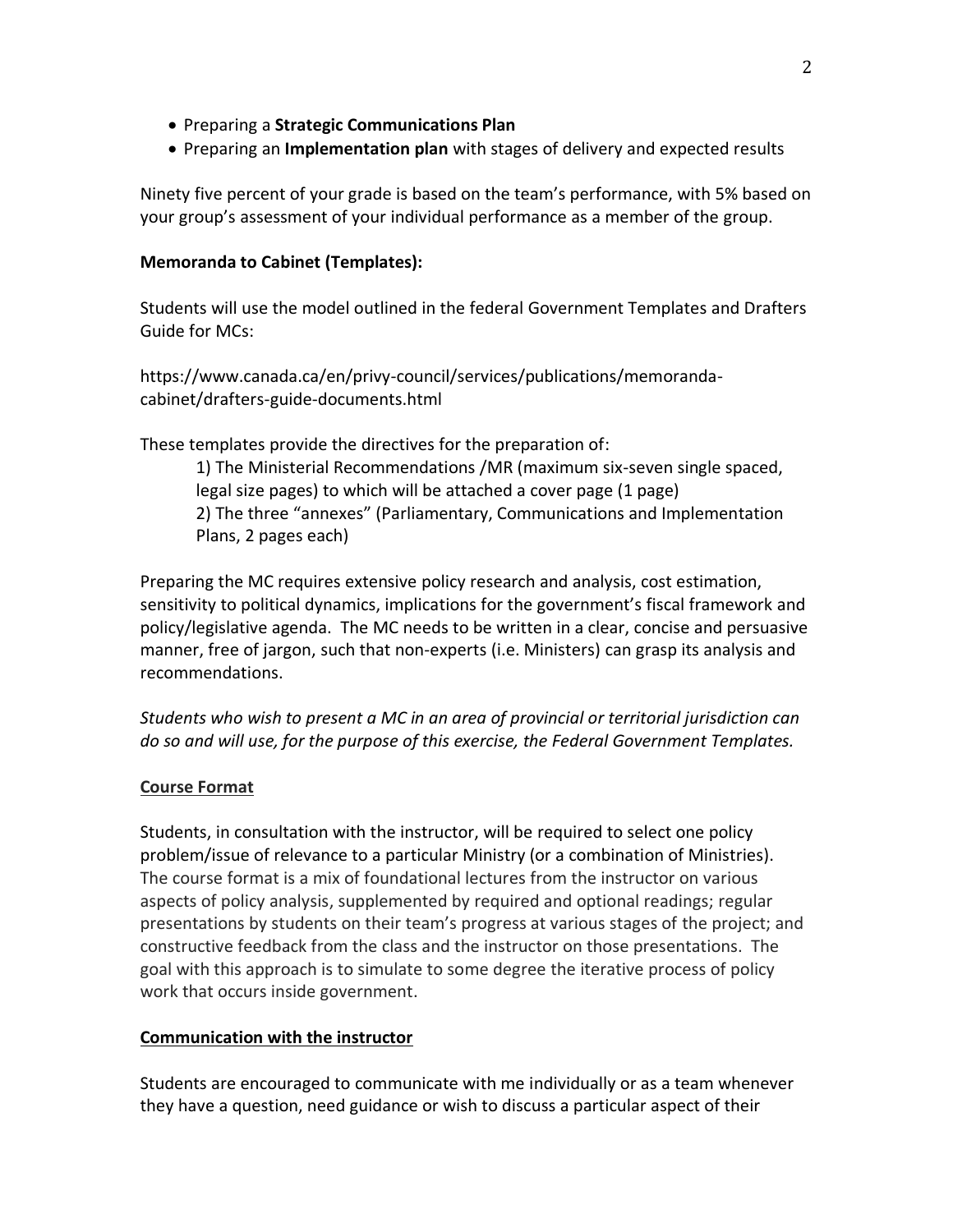project and deliverables. You can e-mail me at [Eugenelang4@gmail.com](mailto:Eugenelang4@gmail.com) or set up an appointment on campus or set up a conference call.

### **Required Readings**

Leslie A. Pal, *Beyond Policy Analysis* (copies of which are in the Queen's bookstore)

Government of Canada, Privy Council Office, *A Drafter's Guide to Cabinet Documents: Drafting Cabinet Documents*

http://www.pcobcp.gc.ca/index.asp?lang=eng&page=information&sub=publications&doc=mc/guideeng.htm#IV.1

### **Recommended Readings**

David L. Weimar and Aidan R. Vining, *Policy Analysis: Concepts and Practice,* New Jersey, Prentice Hall (in Queen's library or available for purchase online)

Chapter 7, "Correcting market and government failures: Generic policies" Chapter 8, "Landing on your feet: How to confront policy problems" Chapter 9, "Benefit-Cost Analysis" Chapter 10, "Thinking Strategically About Adoption and Implementation"

Michael Mintrom, *Contemporary Policy Analysis,* Oxford University Press, 2012

#### **Evaluation**

# **Grading Breakdown:**

- Problem Definition –a two page brief worth **30% of final grade**, to be submitted February 13 for grading
- Ministerial Recommendation **35% of final grade,** to be submitted March 12 for grading
- Implementation and Communications Plans—**30% of final grade,** to be submitted April 2 for grading
- Group evaluation—**5% of final grade**

# **Course Schedule**

# January 9

Description of and goals for the course. Initial meeting of the groups.

Lecture: *What is policy analysis and what makes a good policy analyst?*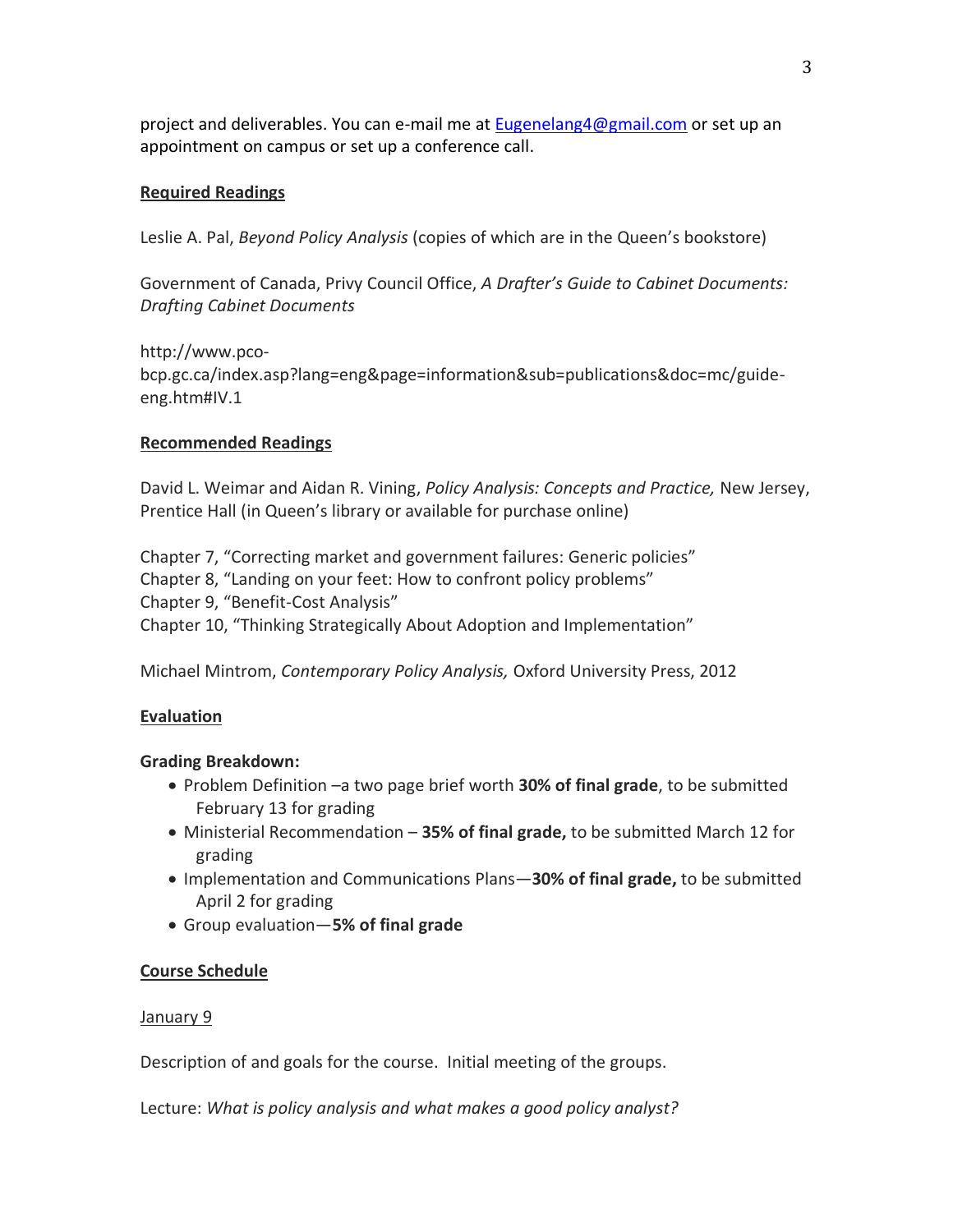#### January 16

Lecture: *Problem Definition and Research*  Lecture: *The Memorandum to Cabinet Instrument*

#### January 23

Lecture*: Theory and the Role of Ideas in Policy Analysis* Lecture*: Policy and Money*

#### January 30

Group Presentations begin on Problem/Definition brief

Groups 1-4 present a 15 minute Powerpoint on their Problem/Definition and receive feedback from instructor and colleagues.

### February 6

Groups 5-8 present a 15 minute Powerpoint on their Problem/Definition and receive feedback from instructor and colleagues.

February 13

*Lecture: Instrument Choice Lecture: Policy Implementation*

# **February 18-21--Reading Week—no class**

February 27

Group Presentations begin on Ministerial Recommendations assignment.

Groups 5-8 present 15 minute Powerpoint on draft Ministerial Recommendations and receive feedback from instructor and colleagues.

#### March 5

Groups 1-4 present 15 minute Powerpoint on draft Ministerial Recommendations and receive feedback from instructor and colleagues.

# March 12